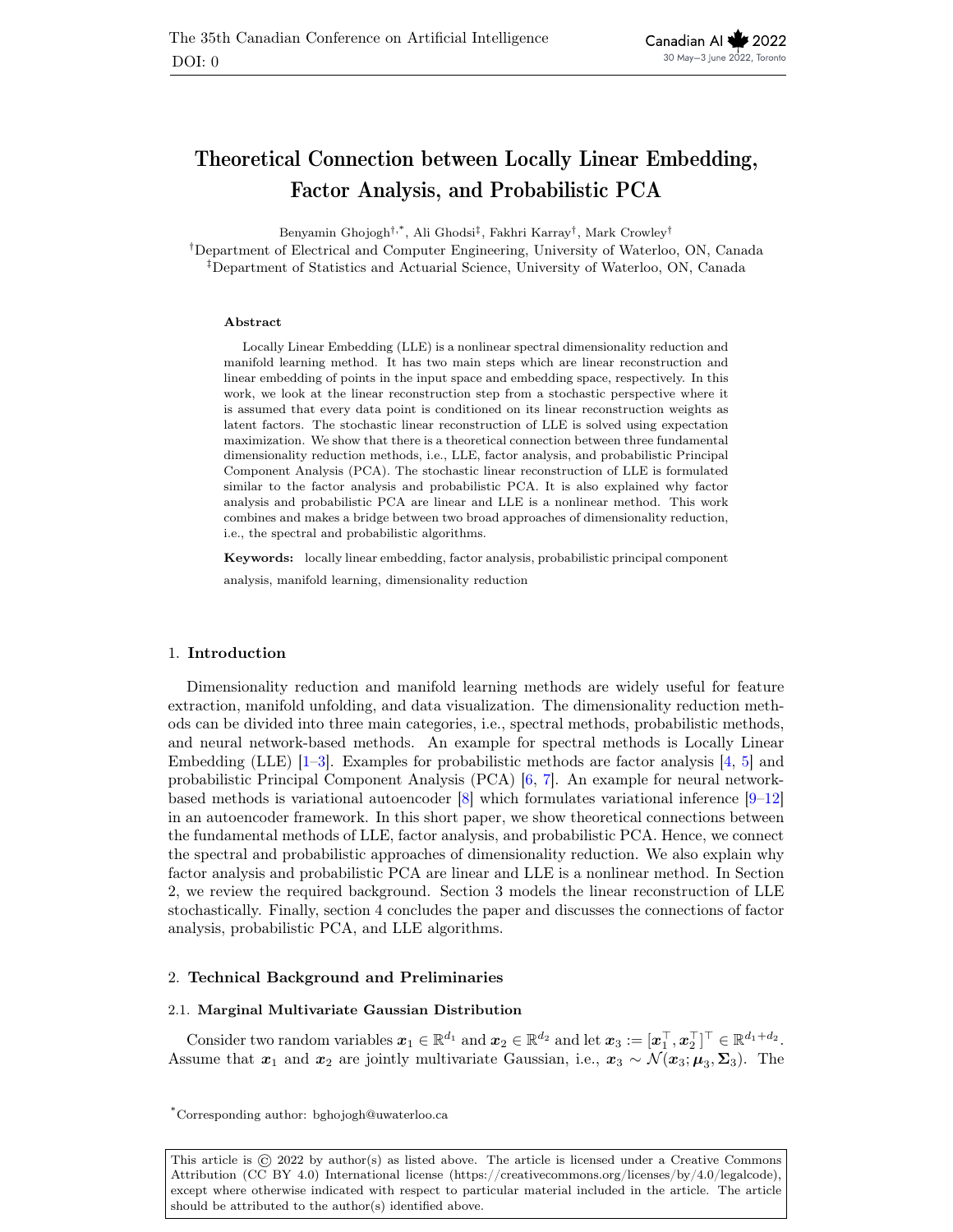

<span id="page-1-0"></span>Figure 1. The probabilistic graphical model for stochastic linear reconstruction in LLE.

mean and covariance can be decomposed as:

$$
\boldsymbol{\mu}_3 = [\boldsymbol{\mu}_1^\top, \boldsymbol{\mu}_2^\top]^\top \in \mathbb{R}^{d_1 + d_2}, \quad \boldsymbol{\Sigma}_3 = \begin{bmatrix} \boldsymbol{\Sigma}_{11} & \boldsymbol{\Sigma}_{12} \\ \boldsymbol{\Sigma}_{21} & \boldsymbol{\Sigma}_{22} \end{bmatrix} \in \mathbb{R}^{(d_1 + d_2) \times (d_1 + d_2)},\tag{2.1}
$$

where  $\boldsymbol{\mu}_1 \in \mathbb{R}^{d_1}$ ,  $\boldsymbol{\mu}_2 \in \mathbb{R}^{d_2}$ ,  $\boldsymbol{\Sigma}_{11} \in \mathbb{R}^{d_1 \times d_2}$ ,  $\boldsymbol{\Sigma}_{22} \in \mathbb{R}^{d_2 \times d_2}$ ,  $\boldsymbol{\Sigma}_{12} \in \mathbb{R}^{d_1 \times d_2}$ , and  $\boldsymbol{\Sigma}_{21} = \boldsymbol{\Sigma}_{12}^\top$ .

It can be shown that the marginal distributions for  $x_1$  and  $x_2$  are Gaussian distributions where  $\mathbb{E}[x_1] = \mu_1$  and  $\mathbb{E}[x_2] = \mu_2$ . The covariance matrix of the joint distribution can be simplified as [\[12\]](#page-5-8):

$$
\Sigma_3 = \mathbb{E}\Bigg[\begin{bmatrix} (x_1 - \mu_1)(x_1 - \mu_1)^\top, (x_1 - \mu_1)(x_2 - \mu_2)^\top \\ (x_2 - \mu_2)(x_1 - \mu_1)^\top, (x_2 - \mu_2)(x_2 - \mu_2)^\top \end{bmatrix}\Bigg],\tag{2.2}
$$

where  $\mathbb{E}[\cdot]$  is the expectation operator. According to the definition of the multivariate Gaussian distribution, the conditional distribution is also a Gaussian distribution, i.e.,  $x_2|x_1 \sim \mathcal{N}(x_2; \boldsymbol{\mu}_{x_2 | x_1}, \boldsymbol{\Sigma}_{x_2 | x_1})$  where [\[12\]](#page-5-8):

<span id="page-1-1"></span>
$$
\mathbb{R}^{d_2} \ni \mu_{x_2|x_1} := \mu_2 + \Sigma_{21} \Sigma_{11}^{-1} (x_1 - \mu_1), \tag{2.3}
$$

<span id="page-1-4"></span><span id="page-1-3"></span><span id="page-1-2"></span>
$$
\mathbb{R}^{d_2 \times d_2} \ni \Sigma_{x_2|x_1} := \Sigma_{22} - \Sigma_{21} \Sigma_{11}^{-1} \Sigma_{12},\tag{2.4}
$$

and likewise we have for  $x_1|x_2 \sim \mathcal{N}(x_1; \mu_{x_1|x_2}, \Sigma_{x_1|x_2})$ . Also, note that the probability density function of d-dimensional Gaussian distribution is:

$$
\mathcal{N}(\boldsymbol{x};\boldsymbol{\mu},\boldsymbol{\Sigma}) = \frac{1}{\sqrt{(2\pi)^d |\boldsymbol{\Sigma}|}} \exp\left(-\frac{(\boldsymbol{x}-\boldsymbol{\mu})^{\top} \boldsymbol{\Sigma}^{-1} (\boldsymbol{x}-\boldsymbol{\mu})}{2}\right),
$$
(2.5)

where |.| denotes the determinant of matrix.

#### 2.2. Variational Inference

Assume data  $x_i$  is conditioned on a latent factor  $w_i$ , as shown in Fig. [1.](#page-1-0) Let the parameters of model be denoted by  $\theta$ . In variational inference, the Evidence Lower Bound (ELBO) is a lower bound on the log likelihood of data and is defined as minus Kullback-Leibler (KL) divergence between a distribution  $q(.)$  on  $w_i$  and the joint distribution of  $x_i$ and  $w_i$ , i.e.,  $\mathcal{L}(q, \theta) := -\text{KL}(q(w_i) \|\mathbb{P}(x_i, w_i | \theta))$  [\[8,](#page-5-6) [9,](#page-5-7) [12\]](#page-5-8). Maximizing this lower bound results in maximization of likelihood of data [\[10,](#page-5-9) [11\]](#page-5-10). Variational inference uses EM for Maximum Likelihood Estimation (MLE) [\[12\]](#page-5-8):

$$
q^{(t)}(\boldsymbol{w}_i) \leftarrow \mathbb{P}(\boldsymbol{w}_i \,|\, \boldsymbol{x}_i, \boldsymbol{\theta}^{(t-1)}),\tag{2.6}
$$

$$
\boldsymbol{\theta}^{(t)} \leftarrow \arg \max_{\boldsymbol{\theta}} \ \mathbb{E}_{\sim q^{(t)}(\boldsymbol{w}_i)} \big[ \log \mathbb{P}(\boldsymbol{x}_i, \boldsymbol{w}_i \, | \, \boldsymbol{\theta}) \big], \tag{2.7}
$$

where  $\mathbb{E}[\cdot]$  denotes expectation. Here, we use the EM approach of variational inference for stochastic linear reconstruction in LLE.

#### 2.3. Factor Analysis

Factor analysis  $[4, 5]$  $[4, 5]$  $[4, 5]$  assumes that every data point  $x_i$  is generated from a latent factor  $w_i$ . Its probabilistic graphical model is similar to Fig. [1](#page-1-0) but with a small difference [\[13\]](#page-5-11).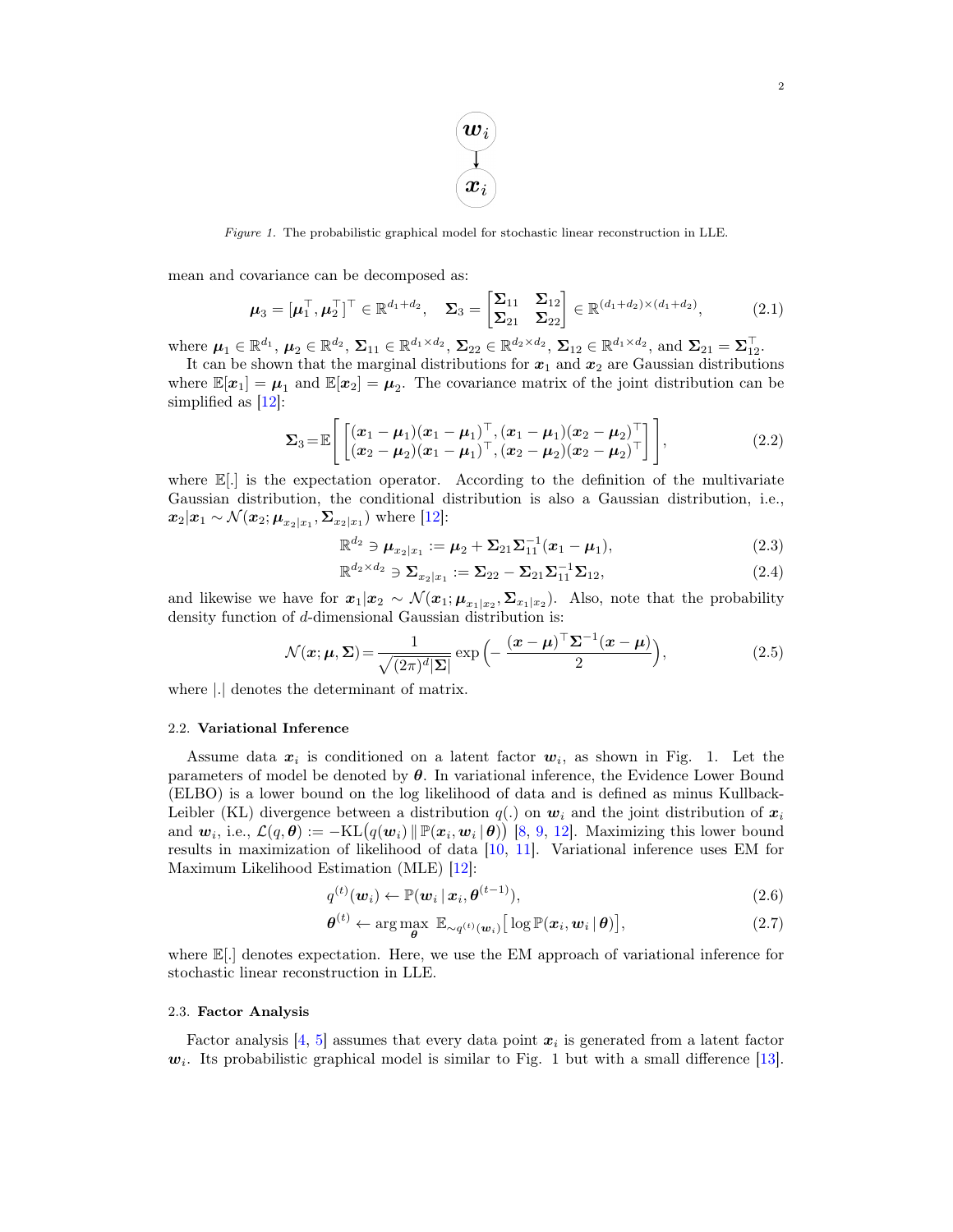It assumes  $x_i$  is obtained by linear projection of  $w_i$  onto the space of data by projection matrix  $\Lambda$ , then applying some linear translation, and finally adding a Gaussian noise  $\epsilon$  with covariance matrix  $\Psi$ . This addition of noise is the main difference from the model depicted in Fig. [1.](#page-1-0) If  $\mu$  denotes the mean of data, factor analysis considers:

$$
x_i := \Lambda w_i + \mu + \epsilon, \tag{2.8}
$$

$$
\mathbb{P}(\boldsymbol{x}_i \,|\, \boldsymbol{w}_i, \boldsymbol{\Lambda}, \boldsymbol{\mu}, \boldsymbol{\Psi}) = \mathcal{N}(\boldsymbol{x}_i; \boldsymbol{\Lambda} \boldsymbol{z}_i + \boldsymbol{\mu}, \boldsymbol{\Psi}), \tag{2.9}
$$

where  $\mathbb{P}(\boldsymbol{w}_i) = \mathcal{N}(\boldsymbol{w}_i; \boldsymbol{0}, \boldsymbol{I})$  and  $\mathbb{P}(\boldsymbol{\epsilon}) = \mathcal{N}(\boldsymbol{\epsilon}; \boldsymbol{0}, \boldsymbol{\Psi})$ . Factor analysis uses EM algorithm for finding optimum  $\Lambda$  and  $\Psi$  (see [\[12\]](#page-5-8) for details of EM in factor analysis). We will show that the stochastic linear reconstruction in LLE, for modeling the relation between a data point and its latent reconstruction weights, is similar to Eq. [\(2.8\)](#page-2-1).

## 2.4. Probabilistic PCA

Probabilistic PCA [\[6,](#page-5-4) [7\]](#page-5-5) is a special case of factor analysis where the variance of noise is equal in all dimensions of data space with covariance between dimensions, i.e.:

<span id="page-2-6"></span><span id="page-2-3"></span><span id="page-2-2"></span><span id="page-2-1"></span>
$$
\Psi = \sigma^2 \mathbf{I}.\tag{2.10}
$$

In other words, probabilistic PCA considers an isotropic noise model. Similar to factor analysis, it can be solved iteratively using  $EM |6|$ . However, one can also find a closed-form solution to its EM approach [\[7\]](#page-5-5). Hence, by restricting the noise covariance to be isotropic, its solution becomes simpler and closed-form. See [\[12\]](#page-5-8) for details of derivations and solutions for probabilistic PCA.

## <span id="page-2-0"></span>3. Stochastic Modeling of Linear Reconstruction in LLE

#### 3.1. Notations and Joint and Conditional Distributions

LLE [\[1,](#page-5-0) [2\]](#page-5-12) has two main steps which are linear reconstruction and linear embedding [\[3\]](#page-5-1). As Fig. [1](#page-1-0) depicts, the linear reconstruction step of LLE can be seen stochastically where every point  $x_i$  is conditioned on and generated by its reconstruction weights  $w_i$  as a latent factor. Therefore,  $x_i$  can be written as a stochastic function of  $w_i$  where we assume  $w_i$  has a multivariate Gaussian distribution:

$$
x_i = X_i w_i + \mu,\tag{3.1}
$$

$$
\mathbb{P}(\boldsymbol{w}_i) = \mathcal{N}(\boldsymbol{w}_i; \mathbf{0}, \boldsymbol{\Omega}_i) \implies \mathbb{E}[\boldsymbol{w}_i] = \mathbf{0}, \ \mathbb{E}[\boldsymbol{w}_i \boldsymbol{w}_i^\top] = \boldsymbol{\Omega}_i,\tag{3.2}
$$

where  $\mathbf{\Omega}_i \in \mathbb{R}^{k \times k}$  is covariance of  $\boldsymbol{w}_i$  and  $\boldsymbol{\mu} \in \mathbb{R}^d$  is the mean of data because  $(1/n)\sum_{i=1}^n \boldsymbol{x}_i =$  $\mathbb{E}[\boldsymbol{x}_i] = \boldsymbol{X}_i \mathbb{E}[\boldsymbol{w}_i] + \boldsymbol{\mu} \stackrel{(3.2)}{=} \boldsymbol{0} + \boldsymbol{\mu} = \boldsymbol{\mu}$  $\mathbb{E}[\boldsymbol{x}_i] = \boldsymbol{X}_i \mathbb{E}[\boldsymbol{w}_i] + \boldsymbol{\mu} \stackrel{(3.2)}{=} \boldsymbol{0} + \boldsymbol{\mu} = \boldsymbol{\mu}$  $\mathbb{E}[\boldsymbol{x}_i] = \boldsymbol{X}_i \mathbb{E}[\boldsymbol{w}_i] + \boldsymbol{\mu} \stackrel{(3.2)}{=} \boldsymbol{0} + \boldsymbol{\mu} = \boldsymbol{\mu}$ . According to Eq. [\(2.2\)](#page-1-1), for the joint distribution of  $[\boldsymbol{x}_i^\top, \boldsymbol{w}_i^\top]^\top \in \mathbb{R}^{d+k}$ , we have:

$$
\Sigma_{11} = \mathbb{E}[(x_i - \mu)(x_i - \mu)^{\top}] \stackrel{(3.1)}{=} \mathbb{E}[(X_i w_i)(X_i w_i)^{\top}] = X_i \mathbb{E}[w_i w_i^{\top}] X_i^{\top} \stackrel{(3.2)}{=} X_i \Omega_i X_i^{\top},
$$
  
\n
$$
\Sigma_{12} = \mathbb{E}[(x_i - \mu)(w_i - 0)^{\top}] \stackrel{(3.1)}{=} X_i \mathbb{E}[w_i w_i^{\top}] \stackrel{(3.2)}{=} X_i \Omega_i,
$$
  
\n
$$
\Sigma_{22} = \mathbb{E}[(w_i - 0)(w_i - 0)^{\top}] = \mathbb{E}[w_i w_i^{\top}] \stackrel{(3.2)}{=} \Omega_i.
$$
  
\n[once:

Hence:

<span id="page-2-4"></span>
$$
\begin{bmatrix} x_i \\ w_i \end{bmatrix} \sim \mathcal{N} \Bigg( \begin{bmatrix} x_i \\ w_i \end{bmatrix}; \begin{bmatrix} \boldsymbol{\mu} \\ \mathbf{0} \end{bmatrix}, \begin{bmatrix} \boldsymbol{X}_i \boldsymbol{\Omega}_i \boldsymbol{X}_i^\top & \boldsymbol{X}_i \boldsymbol{\Omega}_i \\ \boldsymbol{\Omega}_i^\top \boldsymbol{X}_i^\top & \boldsymbol{\Omega}_i \end{bmatrix} \Bigg). \tag{3.3}
$$

We have:

<span id="page-2-5"></span>
$$
\mathbb{P}(\boldsymbol{x}_i \,|\, \boldsymbol{w}_i, \boldsymbol{\Omega}_i) \stackrel{(a)}{=} \mathcal{N}(\boldsymbol{x}_i; \boldsymbol{X}_i \boldsymbol{w}_i + \boldsymbol{\mu}, \boldsymbol{X}_i \boldsymbol{\Omega}_i \boldsymbol{X}_i^\top), \tag{3.4}
$$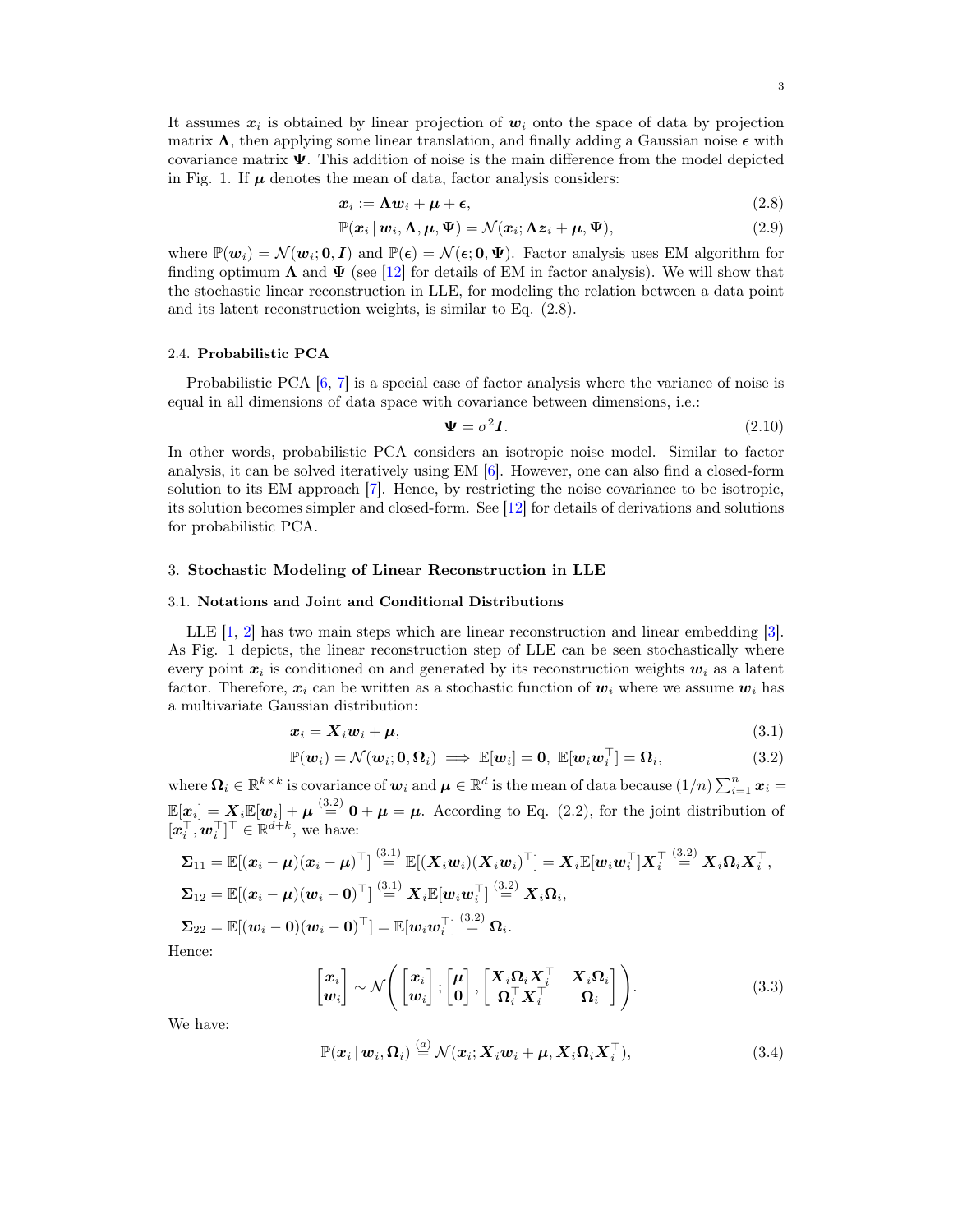where  $(a)$  is because of Eqs. [\(3.1\)](#page-2-3) and [\(3.3\)](#page-2-4). We can use EM for MLE in stochastic linear reconstruction of LLE. In the following, the steps of EM are explained.

#### 3.2. E-Step in Expectation Maximization

As we will see later in the M-step of EM, we will have two expectation terms which need to be computed in the E-step. These expectations, which are over the  $q(\mathbf{w}_i) := \mathbb{P}(\mathbf{w}_i | \mathbf{x}_i)$ distribution, are  $\mathbb{E}_{\sim q^{(t)}(\boldsymbol{w}_i)}[\boldsymbol{w}_i] \in \mathbb{R}^k$  and  $\mathbb{E}_{\sim q^{(t)}(\boldsymbol{w}_i)}[\boldsymbol{w}_i \boldsymbol{w}_i^{\top}] \in \mathbb{R}^{k \times k}$  where t denotes the iteration index in EM iterations. According to Eqs. [\(2.3\)](#page-1-2), [\(2.4\)](#page-1-3), and [\(3.3\)](#page-2-4), we have:

<span id="page-3-0"></span>
$$
\mathbb{E}_{\sim q^{(t)}(\boldsymbol{w}_i)}[\boldsymbol{w}_i] = \boldsymbol{\mu}_{\boldsymbol{w}|x} = \boldsymbol{\Omega}_i^\top \boldsymbol{X}_i^\top (\boldsymbol{X}_i \boldsymbol{\Omega}_i \boldsymbol{X}_i^\top)^\dagger (\boldsymbol{x}_i - \boldsymbol{\mu}),
$$
\n(3.5)

<span id="page-3-1"></span>
$$
\mathbb{E}_{\sim q^{(t)}(\boldsymbol{w}_i)}[\boldsymbol{w}_i\boldsymbol{w}_i^\top] = \boldsymbol{\Sigma}_{\boldsymbol{w}|\boldsymbol{x}} = \boldsymbol{\Omega}_i - \boldsymbol{\Omega}_i^\top \boldsymbol{X}_i^\top (\boldsymbol{X}_i \boldsymbol{\Omega}_i \boldsymbol{X}_i^\top)^\dagger \boldsymbol{X}_i \boldsymbol{\Omega}_i, \tag{3.6}
$$

where <sup>†</sup> denotes either inverse or pseudo-inverse of matrix.

# 3.3. M-Step in Expectation Maximization

In M-step of EM, we maximize the joint likelihood of data and weights over all  $n$  data points where the optimization variable is the covariance of prior distribution of weights:

$$
\max_{\{\Omega_i\}_{i=1}^n} \sum_{i=1}^n \mathbb{E}_{\sim q^{(t)}(\boldsymbol{w}_i)} \left[ \log \mathbb{P}(\boldsymbol{x}_i, \boldsymbol{w}_i | \Omega_i) \right]
$$
\n
$$
\stackrel{(a)}{=} \max_{\{\Omega_i\}_{i=1}^n} \sum_{i=1}^n \left( \mathbb{E}_{\sim q^{(t)}(\boldsymbol{w}_i)} \left[ \log \mathbb{P}(\boldsymbol{x}_i | \boldsymbol{w}_i, \Omega_i) \right] + \mathbb{E}_{\sim q^{(t)}(\boldsymbol{w}_i)} \left[ \log \mathbb{P}(\boldsymbol{w}_i) \right] \right)
$$
\n
$$
\stackrel{(b)}{=} \max_{\{\Omega_i\}_{i=1}^n} \sum_{i=1}^n \left( \mathbb{E}_{\sim q^{(t)}(\boldsymbol{w}_i)} \left[ \log \mathcal{N}(\boldsymbol{X}_i \boldsymbol{w}_i + \boldsymbol{\mu}, \boldsymbol{X}_i \Omega_i \boldsymbol{X}_i^\top) \right] + \mathbb{E}_{\sim q^{(t)}(\boldsymbol{w}_i)} \left[ \log \mathcal{N}(\mathbf{0}, \Omega_i) \right] \right)
$$
\n
$$
\stackrel{(2.5)}{=} \max_{\{\Omega_i\}_{i=1}^n} \left( \underbrace{-\frac{d}{2} \log(2\pi)}_{\text{constant}} - \frac{n}{2} \log |\boldsymbol{X}_i \Omega_i \boldsymbol{X}_i^\top| \right]
$$
\n
$$
- \frac{1}{2} \sum_{i=1}^n \mathbb{E}_{\sim q^{(t)}(\boldsymbol{w}_i)} \left[ (\boldsymbol{x}_i - \boldsymbol{X}_i \boldsymbol{w}_i - \boldsymbol{\mu})^\top (\boldsymbol{X}_i \Omega_i \boldsymbol{X}_i^\top)^{-1} (\boldsymbol{x}_i - \boldsymbol{X}_i \boldsymbol{w}_i - \boldsymbol{\mu}) \right]
$$
\n
$$
- \underbrace{\frac{k}{2} \log(2\pi)}_{\text{constant}} - \frac{n}{2} \log |\Omega_i| - \frac{1}{2} \sum_{i=1}^n \mathbb{E}_{\sim q^{(t)}(\boldsymbol{w}_i)} \left[ \boldsymbol{w}_i^\top \Omega_i^{-1} \boldsymbol{w}_i \right] \right)
$$
\n
$$
\stackrel{(c)}{=} \max_{\{\Omega_i\}_{i
$$

where (a) is because of the chain rule  $\mathbb{P}(\bm{x}_i, \bm{w}_i | \bm{\Omega}_i) = \mathbb{P}(\bm{x}_i | \bm{w}_i, \bm{\Omega}_i) \mathbb{P}(\bm{w}_i)$ , and (b) is because of Eqs. [\(3.2\)](#page-2-2) and [\(3.4\)](#page-2-5), and (c) is because we define the scatters  $S_1$  and  $S_2$  as:

<span id="page-3-3"></span><span id="page-3-2"></span>
$$
\mathbb{R}^{d \times d} \ni \mathbf{S}_1 := \frac{1}{n} \sum_{i=1}^n \mathbb{E}_{\sim q^{(t)}(\mathbf{w}_i)} \left[ (\mathbf{x}_i - \mathbf{X}_i \mathbf{w}_i - \boldsymbol{\mu}) (\mathbf{x}_i - \mathbf{X}_i \mathbf{w}_i - \boldsymbol{\mu})^\top \right]
$$
\n
$$
= \frac{1}{n} \sum_{i=1}^n \left( (\mathbf{x}_i - \boldsymbol{\mu}) (\mathbf{x}_i - \boldsymbol{\mu})^\top - 2 \mathbf{X}_i \mathbb{E}_{\sim q^{(t)}(\mathbf{w}_i)} \left[ \mathbf{w}_i \right] (\mathbf{x}_i - \boldsymbol{\mu})^\top + \mathbf{X}_i \mathbb{E}_{\sim q^{(t)}(\mathbf{w}_i)} \left[ \mathbf{w}_i \mathbf{w}_i^\top \right] \mathbf{X}_i^\top \right),
$$
\n(3.8)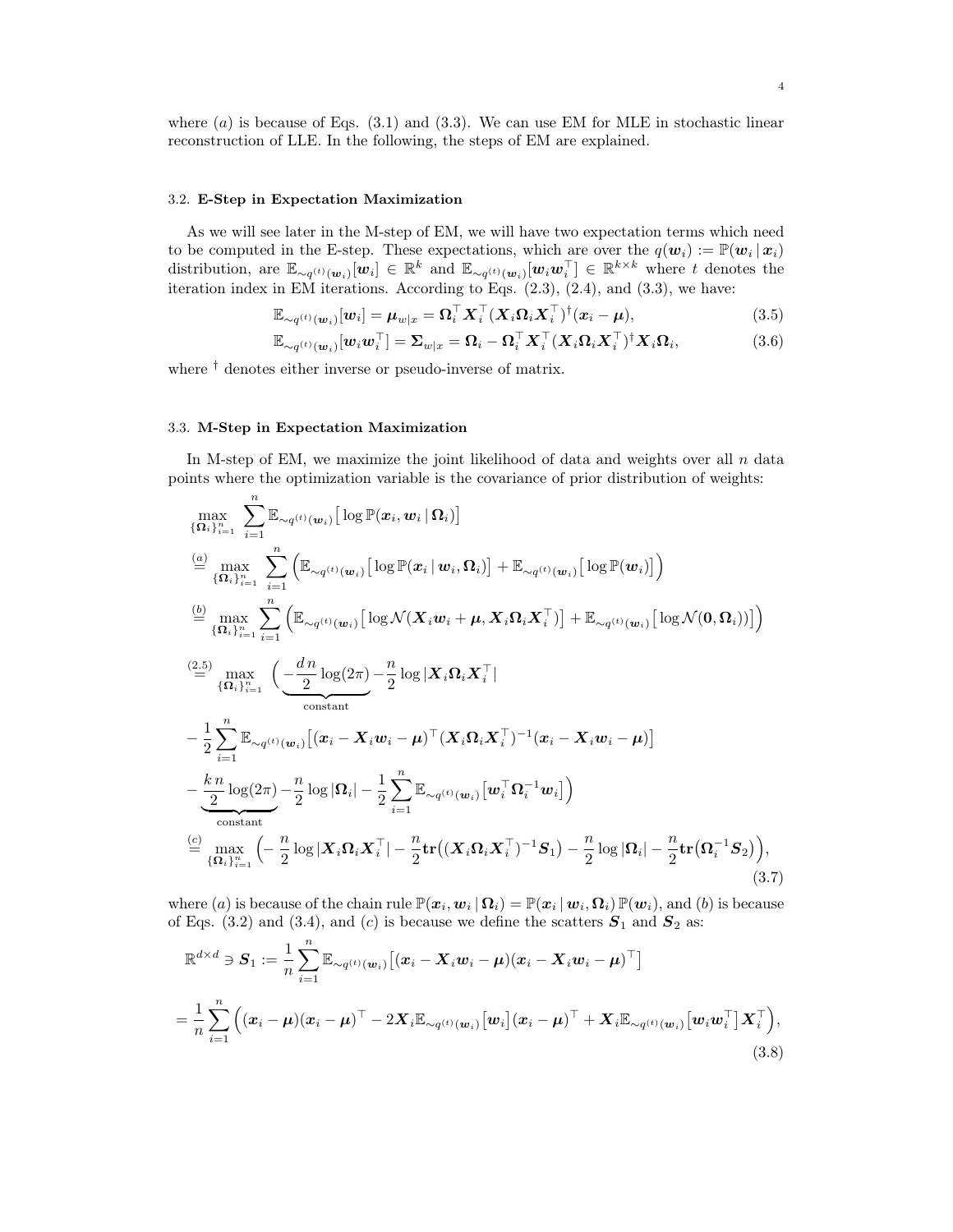<span id="page-4-5"></span>
$$
\mathbb{R}^{k \times k} \ni \mathbf{S}_2 := \frac{1}{n} \sum_{i=1}^n \mathbb{E}_{\sim q^{(t)}(\mathbf{w}_i)} \big[ \mathbf{w}_i \mathbf{w}_i^\top \big],\tag{3.9}
$$

where the expectation terms are found by Eqs.  $(3.5)$  and  $(3.6)$ . The gradient of the joint likelihood is:

<span id="page-4-1"></span>
$$
\mathbb{R}^{k \times k} \ni \frac{\partial \operatorname{Eq.} (3.7)}{\partial \Omega_i^{-1}} = \frac{n}{2} \Big[ \mathbf{vec}_{k \times k}^{-1} \big[ T_i \mathbf{vec}_{d^2 \times 1} (X_i \Omega_i X_i^{\top}) \big] - \mathbf{vec}_{k \times k}^{-1} \big[ T_i \mathbf{vec}_{d^2 \times 1} (S_1) \big] + \Omega_i - S_2 \Big], \tag{3.10}
$$

where we use the Magnus-Neudecker convention in which matrices are vectorized,  $vec(.)$ vectorizes the matrix,  $\mathbf{vec}_{k\times k}^{-1}(.)$  is de-vectorization to  $k\times k$  matrix, ⊗ denotes the Kronecker product, and  $\mathbb{R}^{k^2 \times d^2} \ni T_i := X_i^{\top} \otimes X_i^{\top}$ . In the M-step, one can update the variables  $\{\mathbf\Omega_i\}_{i=1}^n$  using gradient descent with the gradient in Eq. [\(3.10\)](#page-4-1). However, we can relax the covariance matrix and simplify the algorithm.

# 3.4. Relaxation of Covariance

Inspired by relaxation of factor analysis for probabilistic PCA (see Eq.  $(2.10)$ ), we can relax the covariance matrix to be spherical, i.e., diagonal and the variance of weights to be equal in all  $k$  dimensions:

<span id="page-4-6"></span><span id="page-4-2"></span>
$$
\Omega_i = \sigma_i \mathbf{I} \in \mathbb{R}^{k \times k}.\tag{3.11}
$$

Substituting this covariance into Eq. [\(3.7\)](#page-3-2) and noticing the properties of determinant and trace gives:

$$
\max_{\{\sigma_i\}_{i=1}^n} \left( -\frac{n}{2} \log(\sigma_i^d | \mathbf{X}_i \mathbf{X}_i^\top|) - \frac{n}{2} \sigma_i^{-1} \mathbf{tr} \left( (\mathbf{X}_i \mathbf{X}_i^\top)^{-1} \mathbf{S}_1 \right) - \frac{n}{2} \log \sigma_i^k - \frac{n}{2} \sigma_i^{-1} \mathbf{tr} \left( \mathbf{S}_2 \right) \right)
$$
\n
$$
\stackrel{(a)}{=} \max_{\{\sigma_i\}_{i=1}^n} \left( -\frac{n}{2} (d+k) \log(\sigma_i) - \frac{n}{2} \left[ \mathbf{tr} \left( (\mathbf{X}_i \mathbf{X}_i^\top)^{-1} \mathbf{S}_1 \right) - \mathbf{tr} \left( \mathbf{S}_2 \right) \right] \sigma_i^{-1} \right),\tag{3.12}
$$

where (a) is because  $\log(\sigma_i^d | X_i X_i^{\top}|) = d \log(\sigma_i) + \log(|X_i X_i^{\top}|)$  whose second term is a constant w.r.t.  $\sigma_i$ . Setting the gradient of the joint likelihood to zero gives:

$$
\mathbb{R} \ni \frac{\partial \operatorname{Eq.} (3.12)}{\partial \sigma_i^{-1}} = \frac{n}{2} \Big[ (d+k)\sigma_i - \Big( \operatorname{tr} \big( (\boldsymbol{X}_i \boldsymbol{X}_i^\top )^{-1} \boldsymbol{S}_1 \big) + \operatorname{tr} (\boldsymbol{S}_2) \Big) \Big] \stackrel{\text{set}}{=} 0
$$
  
\n
$$
\implies \sigma_i = (d+k)^{-1} \Big( \operatorname{tr} \big( (\boldsymbol{X}_i \boldsymbol{X}_i^\top )^\dagger \boldsymbol{S}_1 \big) + \operatorname{tr} (\boldsymbol{S}_2) \Big), \tag{3.13}
$$

where  $\dagger$  denotes either inverse or pseudo-inverse of matrix. As we also have in probabilistic PCA, the relaxation of covariance matrix results in the closed-form solution of Eq. [\(3.13\)](#page-4-3). Without this relaxation, the solution of M-step in EM algorithm of LLE is solved iteratively by the gradient in Eq. [\(3.10\)](#page-4-1).

The EM algorithm for stochastic linear reconstruction in LLE is summarized in Algorithm [1.](#page-5-13) We can sample  $\{w_i\}_{i=1}^n$  with the following prior and conditional distributions:

<span id="page-4-4"></span><span id="page-4-3"></span>
$$
\boldsymbol{w}_i \sim \mathcal{N}(\boldsymbol{w}_i; \boldsymbol{0}, \sigma_i \boldsymbol{I}),\tag{3.14}
$$

$$
\boldsymbol{w}_i \, | \, \boldsymbol{x}_i \sim \mathcal{N}(\boldsymbol{w}_i; \boldsymbol{\mu}_{w|x}, \boldsymbol{\Sigma}_{w|x}), \tag{3.15}
$$

where  $\mu_{w|x}$  and  $\Sigma_{w|x}$  are defined in Eqs. [\(3.5\)](#page-3-0) and [\(3.6\)](#page-3-1), respectively.

#### <span id="page-4-0"></span>4. Conclusion and Discussion on the Connection of Methods

Comparing Eqs.  $(2.8)$  and  $(3.1)$  shows that data point  $x_i$  is conditioned on some latent variable  $w_i$ , in all methods of factor analysis [\[4,](#page-5-2) [5\]](#page-5-3), probabilistic PCA [\[6,](#page-5-4) [7\]](#page-5-5), and LLE [\[1,](#page-5-0) 2. In these methods, the latent variable  $w_i$  is related to data  $x_i$  using a transformation